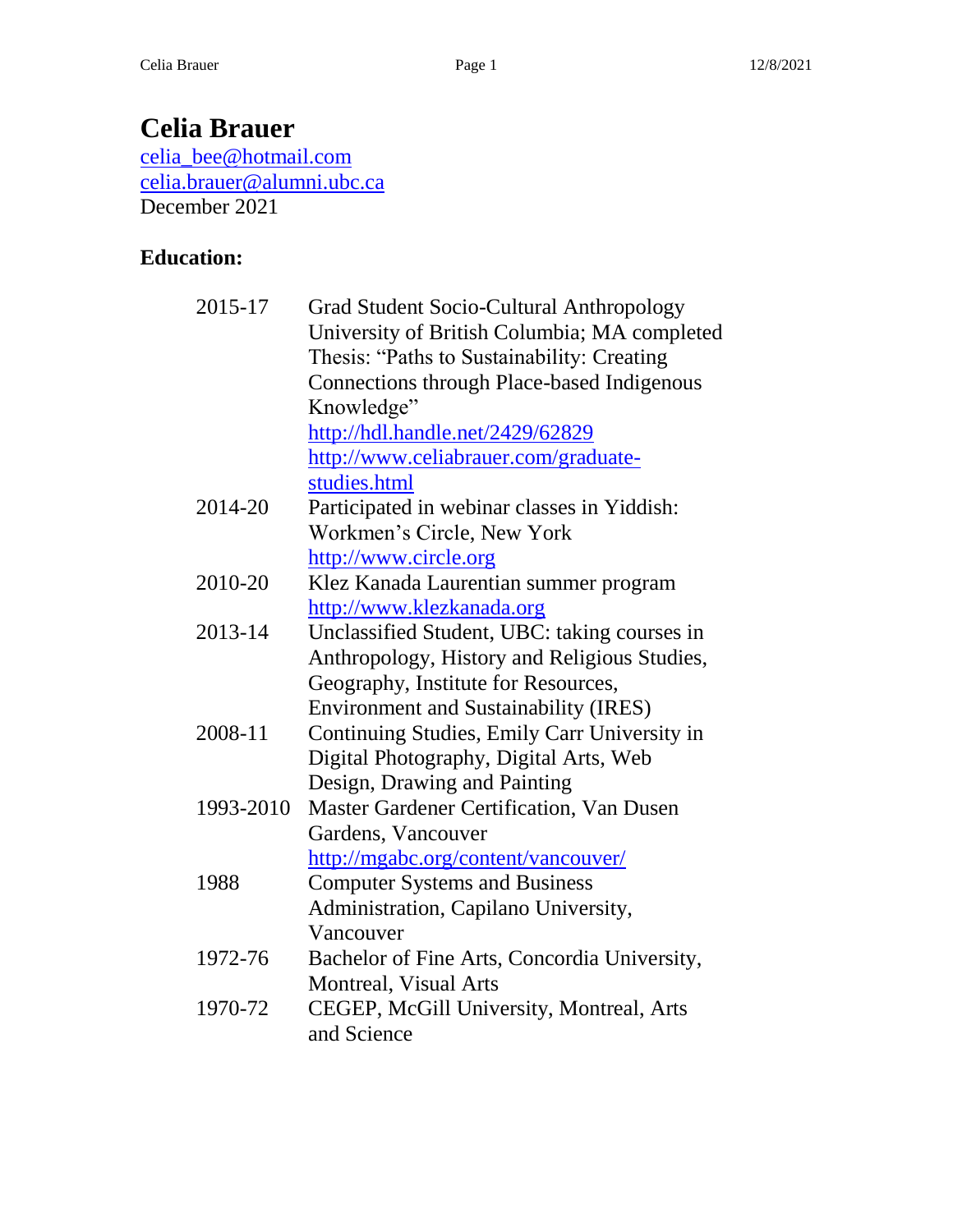## **Academic Presentations, Awards and Research Work:**

| 2017 | I helped Professor Rebecca Margolis in Yiddish Studies, |
|------|---------------------------------------------------------|
|      | University of Ottawa as a Research Assistant on her     |
|      | SSHRC grant as the western Canadian representative      |
| 2017 | Presentation - EDCP EGS Conference UBC                  |
| 2017 | Poster Presentation at ANTH Conference UBC              |
| 2016 | Poster Presentation - IRES Sustainability Fair UBC      |
| 2016 | Poster Presentation, SFAA conference Vancouver          |
| 2016 | Presentation - Graduate Student Conference UBC          |
| 2016 | Vancity Community Investment Award -Aboriginal          |
|      | Partnerships                                            |
| 2016 | <b>UBC Graduate Arts Grants</b>                         |
|      |                                                         |

## **General Work Experience:**

| 2003-21 | Worked freelance in visual                    |
|---------|-----------------------------------------------|
|         | arts/photography/writing/special events       |
| 2010-19 | Op-ed writing for the Georgia Straight Online |
|         | http://www.celiabrauer.com/writings.html      |
| 1994-04 | Stay at home parent                           |
| 1990-94 | Owned and operated gardening business -       |
|         | Pearl's Patios and Gardens                    |
| 1988-91 | Computer Systems Administration & Support     |
|         | Dialog Medical Systems and Sierra Software    |
|         | Developers                                    |
| 1980-88 | Costume Creation: Vancouver Playhouse,        |
|         | Arts Club, Fredrick Wood - UBC, Bastion       |
|         | Theatre, Banff Centre and local film          |
|         | productions                                   |
| 1979-80 | Photofinishing Technician, True-Colour Photo  |
|         | Lab, Victoria                                 |
| 1974-75 | Sound recorder on site and editor for a film  |
|         | project in Nahanni National Park and 2 bird   |
|         | sanctuaries in Newfoundland                   |
|         |                                               |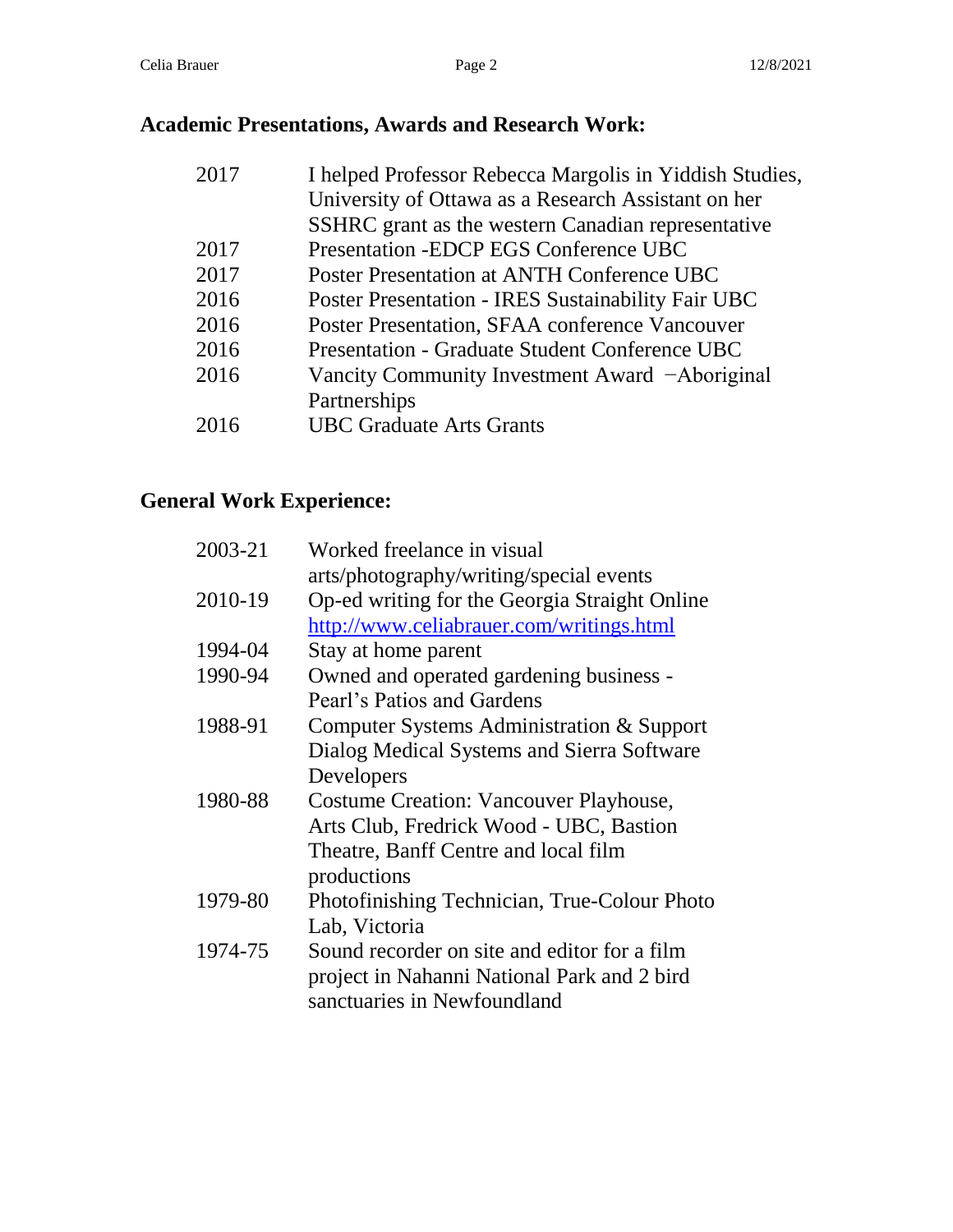## **Community Work Experience:**

| 2004-21 | Staff, Co-founder: False Creek Watershed           |
|---------|----------------------------------------------------|
|         | Society. Building community support, doing         |
|         | historical education of the natural history of the |
|         | False Creek Watershed engagement – working         |
|         | with the public to get them involved in local      |
|         | water issues and urban sustainability              |
|         | http://www.falsecreekwatershed.org                 |
| 2011-19 | <b>Organized first ever First Nations History</b>  |
|         | <b>Walks for Vancouver Folk Music Festival</b>     |
|         | http://vfmfmemoryproject.tumblr.com/               |
| 2008-17 | Organized "Earth Walks" and "Lost Streams          |
|         | Walks," for False Creek Watershed Society          |
|         | http://www.falsecreekwatershed.org/events.ht       |
|         | ml                                                 |
| 2012    | Organized "Water is Life" event which              |
|         | brought together speakers, environmental           |
|         | groups and the public to discuss important         |
|         | water issues around Vancouver.                     |
|         | http://www.falsecreekwatershed.org/events.ht       |
|         | ml                                                 |
| 2009-18 | <b>Community Mapping Project "Nature Art Map</b>   |
|         | of Strathcona" and "Water under our Feet in        |
|         | the False Creek Watershed" at the                  |
|         | Roundhouse Community Centre and Emily              |
|         | Carr University. I initiated and completed both    |
|         | these projects                                     |
| 2004-09 | Created and produced six Rivers Day events in      |
|         | Vancouver with Public Dreams Society "The          |
|         | Salmon Celebration" and three Earth Day            |
|         | events "The Interspiritual Blessing of the         |
|         | Salmon"                                            |
|         | http://www.falsecreekwatershed.org/events.ht       |
|         | ml                                                 |
|         | Artistic Director and producer of events,          |
|         | fundraising, creation of web page, posters,        |
|         | flyers, historical information.                    |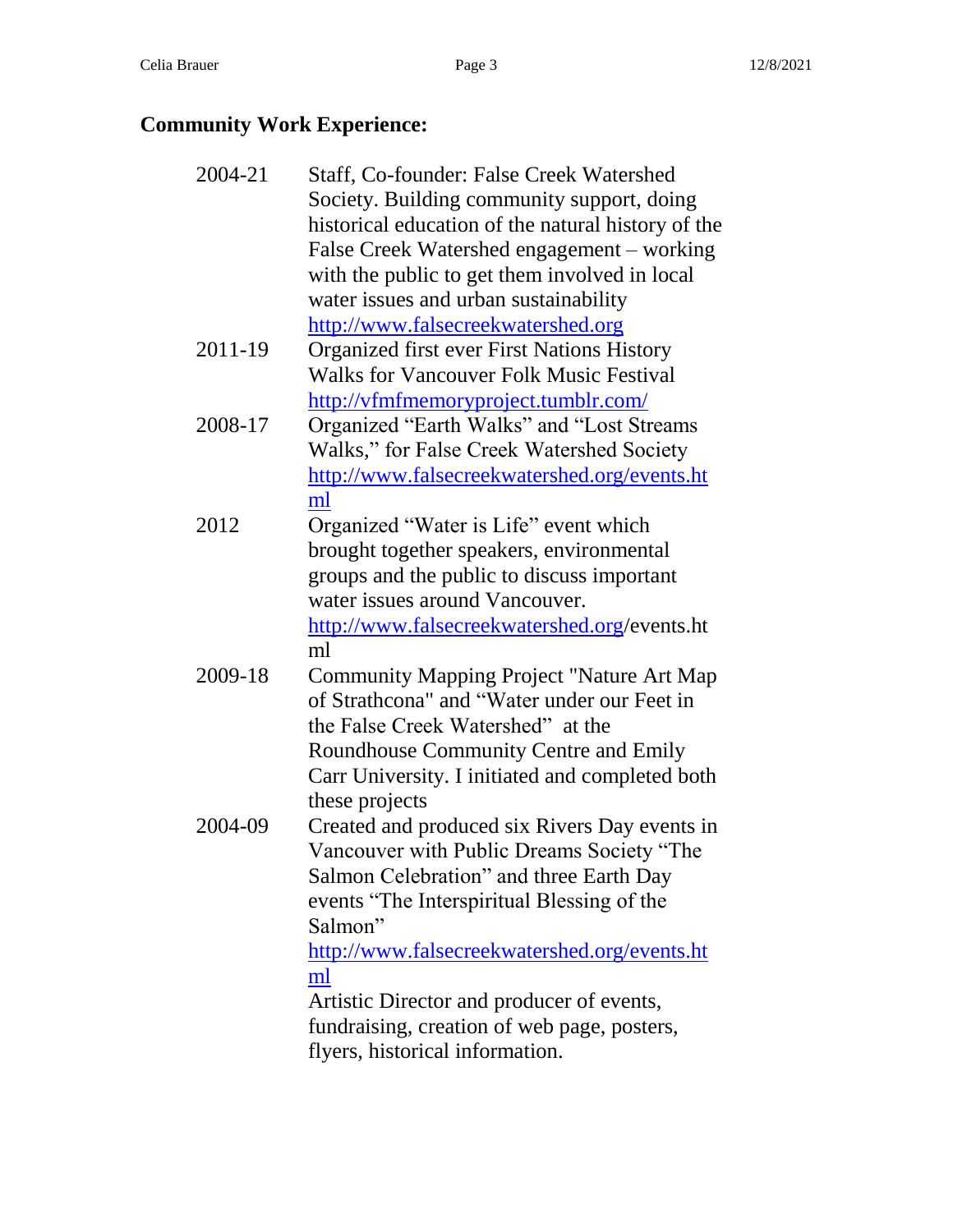#### **Other Volunteer Activities:**

- 1980-2020 I organized Yiddish study, gatherings and events in the Vancouver Jewish community
- 1985-2020 I participated in volunteer work for the Vancouver Holocaust Education Centre: organized social events and workshops, newsletter articles, outreach, etc. [http://www.vhec.org](http://www.vhec.org/)
- 1999-2005 Co-creator of Adam va-Adamah − Jewish Environmental Society

#### **Art Exhibits and Writing Projects:**

|           | 2011-2020 I have completed a manuscript for a book<br>called "Earth Nation $-$ my journey through<br>silence to find my way home." I am in the<br>process of editing the fourth and final draft. |
|-----------|--------------------------------------------------------------------------------------------------------------------------------------------------------------------------------------------------|
|           | 1974-2017 I have exhibited and sold works in collage,                                                                                                                                            |
|           | photo collage, photography and fabric appliqué<br>privately and in craft shows                                                                                                                   |
|           | http://www.celiabrauer.com                                                                                                                                                                       |
| 1980-2020 | I have 2 fabric art Parochet (cover for the arc)<br>permanently mounted in Temple Emanu-El                                                                                                       |
|           | synagogue Victoria and Or Shalom,                                                                                                                                                                |
|           | Vancouver. Photo and description of Victoria                                                                                                                                                     |
|           | Parochet was featured in travelling exhibit                                                                                                                                                      |
|           | "Coat of Many Colours" Canadian Museum of                                                                                                                                                        |
|           | Civilization in 1982                                                                                                                                                                             |

#### **Other Special Knowledge, Interests and Skills:**

Eastern European Jewish language and culture, Jewish Ecology, Native Plants, First Nations traditional ecological knowledge and culture, Northwest coast wild salmon issues